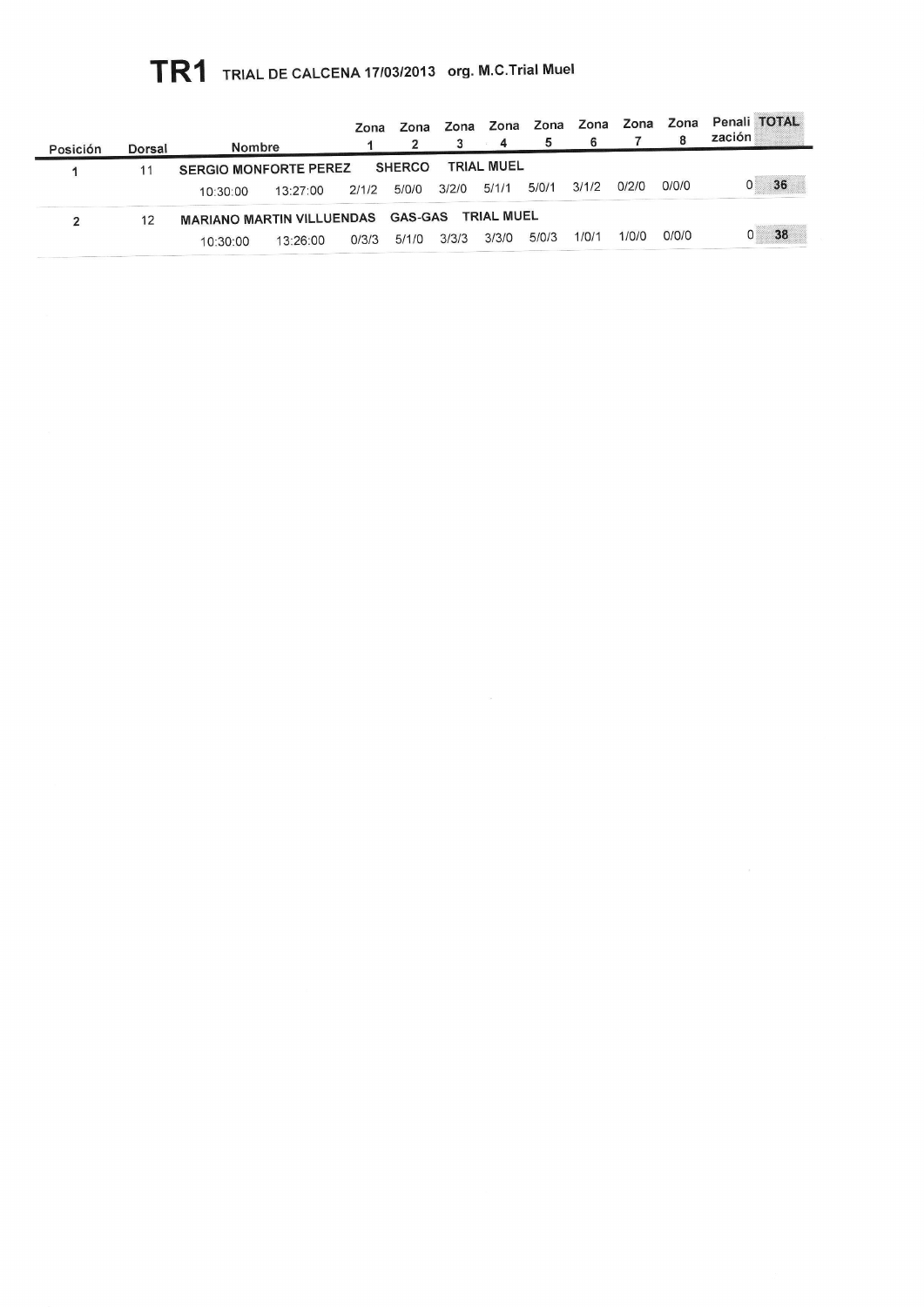## TR2 TRIAL DE CALCENA 17/03/2013 org. M.C.Trial Muel

|                |        | <b>Nombre</b>               | Zona          | Zona<br>2         | Zona<br>3        | Zona<br>4         | Zona<br>5 | Zona<br>6 | Zona  | Zona<br>8 | Penali TOTAL<br>zación |
|----------------|--------|-----------------------------|---------------|-------------------|------------------|-------------------|-----------|-----------|-------|-----------|------------------------|
| Posición       | Dorsal |                             |               |                   |                  |                   |           |           |       |           |                        |
|                | 28     | DANIEL SANTANA ARELLANO     |               | <b>BETA</b>       |                  | <b>TRIAL MUEL</b> |           |           |       |           |                        |
|                |        | 13:05:00<br>10:30:00        | 0/0/0         | 3/2/0             | 3/1/2            | 1/0/0             | 3/2/1     | 0/1/0     | 1/3/0 | 0/0/0     | 23<br>$\overline{0}$   |
| $\overline{2}$ | 27     | <b>DANIEL MOLES ANTOLI</b>  |               | <b>SHERCO</b>     | <b>MATARRAÑA</b> |                   |           |           |       |           |                        |
|                |        | 13:22:00<br>10:30:00        | 0/2/1         | 0/0/5             | 3/3/3            | 0/3/0             | 3/0/2     | 3/3/3     | 3/2/0 | 0/0/0     | 39<br>$\mathbf{0}$     |
|                | 30     | <b>DAVID REMACHA GARCIA</b> |               | GAS-GAS CALATAYUD |                  |                   |           |           |       |           |                        |
| 3              |        |                             |               |                   |                  |                   |           | 3/5/3     | 3/3/0 | 0/0/0     | 53<br>$\mathbf{O}$     |
|                |        | 13:14:00<br>10:30:00        | 1/0/0         | 1/1/3             | 5/3/3            | 5/5/1             | 3/2/3     |           |       |           |                        |
| 4              | 23     | <b>IVAN CEREZA SIRE</b>     | <b>SHERCO</b> |                   | <b>BENASQUE</b>  |                   |           |           |       |           |                        |
|                |        | 13:04:00<br>10:30:00        | 1/2/2         | 3/3/3             | 3/3/3            | 5/2/0             | 5/3/2     | 3/3/3     | 3/3/0 | 0/0/0     | 55<br>$\mathbf{0}$     |
| 5              | 29     | JUAN MANUEL PEREZ BODOQUE   |               | GAS-GAS           |                  | <b>TRIAL MUEL</b> |           |           |       |           |                        |
|                |        | 13:21:00                    | 0/1/2         | 3/2/3             | 3/3/3            | 2/5/5             | 5/2/3     | 3/3/3     | 3/2/0 | 0/0/0     | 56<br>0                |
|                |        | 10:30:00                    |               |                   |                  |                   |           |           |       |           |                        |
| 6              | 26     | <b>DAVID PEREZ ROYO</b>     |               | <b>GAS-GAS</b>    | <b>ANDORRA</b>   |                   |           |           |       |           |                        |
|                |        | 13:23:00<br>10:30:00        | 2/1/0         | 3/3/3             | 3/5/3            | 3/2/3             | 3/3/3     | 3/3/2     | 5/3/0 | 0/0/0     | 56<br>0                |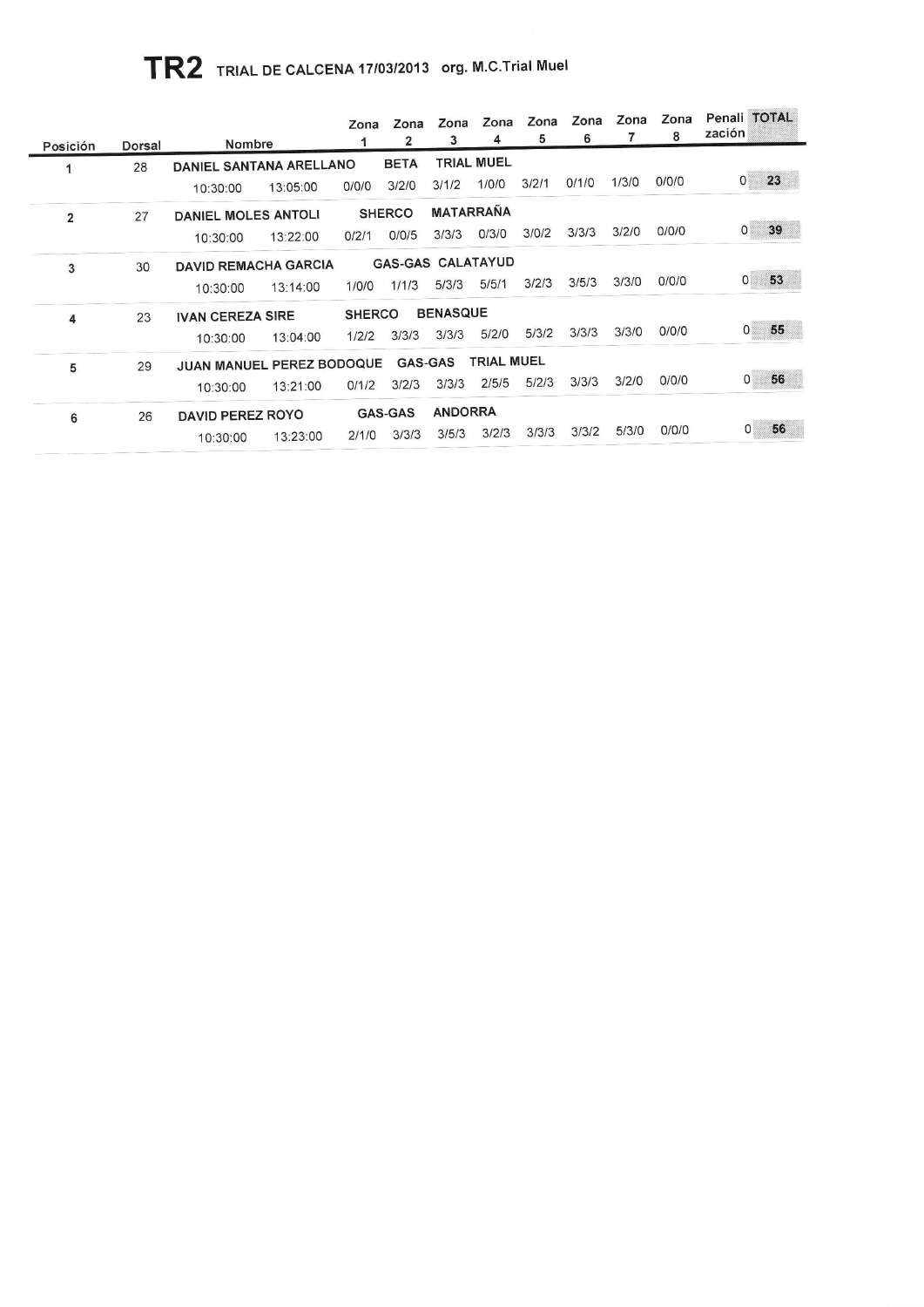## TR3 TRIAL DE CALCENA 17/03/2013 org. M.C.Trial Muel

|                |        |                                    | Zona  | Zona                      | Zona<br>3         | Zona<br>4                  | Zona<br>5 | Zona<br>6 | Zona<br>7 | Zona<br>8 | Penali TOTAL<br>zación          |
|----------------|--------|------------------------------------|-------|---------------------------|-------------------|----------------------------|-----------|-----------|-----------|-----------|---------------------------------|
| Posición       | Dorsal | Nombre                             | 1     | $\overline{\mathbf{2}}$   |                   |                            |           |           |           |           |                                 |
| 1              | 42     | <b>VALENTIN NAVARRO PACHECO</b>    |       | <b>MONTES</b>             |                   | <b>MEQUINENZA</b>          |           |           |           |           | 22<br>$\overline{0}$            |
|                |        | 12:17:00<br>10:15:00               | 0/0/0 | 3/0/5                     | 1/1/0             | 0/5/0                      | 1/1/1     | 2/2/0     | 0/0/0     | 0/0/0     |                                 |
| $\overline{2}$ | 47     | <b>CARLOS SEBASTIAN DIAZ</b>       |       | <b>GAS-GAS</b>            |                   | <b>CALATAYUD</b>           |           |           |           |           |                                 |
|                |        | 12:39:00<br>10:15:00               | 5/0/0 | 5/0/0                     | $0/1/0$ $1/1/1$   |                            | 1/1/1     | 5/1/1     | 0/0/0     | 0/0/0     | 24<br>$\overline{O}$            |
|                |        |                                    |       | <b>BETA</b>               | <b>TRIAL MUEL</b> |                            |           |           |           |           |                                 |
| 3              | 56     | <b>RAMON BESTUE SALINAS</b>        |       | 2/1/0                     | 3/1/2             | 1/2/1                      | 1/1/1     | 1/3/2     | 0/0/0     | 0/0/0     | 25<br>$\mathsf{O}^{\mathsf{S}}$ |
|                |        | 12:57:00<br>10:15:00               | 1/1/1 |                           |                   |                            |           |           |           |           |                                 |
| 4              | 52     | <b>VICENTE LABAILA CAZADOR</b>     |       | <b>GAS-GAS MEQUINENZA</b> |                   |                            |           |           |           |           | 26                              |
|                |        | 12:28:00<br>10:15:00               | 2/5/0 | 0/0/3                     | 3/3/0             | 0/0/0                      | 2/2/3     | 1/0/2     | 0/0/0     | 0/0/0     | $\mathbf{0}$                    |
| 5              | 43     | IÑIGO BEOBIDE ARAMENDIA            |       |                           |                   | SHERCO TRIAL MUEL          |           |           |           |           |                                 |
|                |        | 12:59:00<br>10:15:00               | 1/1/1 | 3/3/3                     | 3/0/1             | 3/2/1                      | 1/2/1     | 3/1/3     | 0/0/0     | 0/0/0     | 33<br>0                         |
|                |        |                                    |       | <b>GAS-GAS</b>            |                   | <b>BAJO ARAGON</b>         |           |           |           |           |                                 |
| 6              | 60     | <b>OCTAVIO CASANOVA BRUN</b>       |       | 1/3/3                     | 0/1/1             | 3/3/2                      | 3/1/5     | 1/3/2     | 0/0/0     | 0/0/0     | 38<br>$\mathsf{O}$              |
|                |        | 12:41:00<br>10:15:00               | 2/3/1 |                           |                   |                            |           |           |           |           |                                 |
| $\overline{7}$ | 55     | <b>JOSE Mª COSCULLUELA SALINAS</b> |       |                           |                   | <b>GAS-GAS TRIAL MUEL</b>  |           |           |           |           | 39<br>$\Omega$                  |
|                |        | 12:38:00<br>10:15:00               | 5/2/2 | 3/1/3                     | 0/3/3             | 1/1/0                      | 3/1/1     | 5/3/1     | 1/0/0     | 0/0/0     |                                 |
| 8              | 44     | ALEJANDRO CASANOVA EGEA            |       |                           |                   | <b>GAS-GAS BAJO ARAGON</b> |           |           |           |           |                                 |
|                |        | 12:40:00<br>10:15:00               | 0/1/0 | 0/3/3                     | 3/3/3             | 3/1/0                      | 3/1/1     | 3/3/3     | 3/3/0     | 0/0/0     | 40<br>$\mathbf{0}$              |
|                |        |                                    |       | <b>SHERCO</b>             |                   | <b>BENASQUE</b>            |           |           |           |           |                                 |
| 9              | 54     | <b>BRUNO PALLARES MENDEZ</b>       | 0/1/2 | 3/3/2                     | 3/3/1             | 1/3/2                      | 2/2/0     | 3/3/3     | 3/0/0     | 0/0/0     | 40<br>$\mathbf{0}$              |
|                |        | 12:12:00<br>10:15:00               |       |                           |                   |                            |           |           |           |           |                                 |
| 10             | 69     | JULIAN CASANOVA EGEA               |       | <b>GAS-GAS</b>            |                   | <b>BAJO ARAGON</b>         |           |           |           | O/O/O     | 42<br>0                         |
|                |        | 13:08:00<br>10:15:00               | 5/1/2 | 2/3/3                     | 1/1/1             | 3/2/2                      | 3/2/3     | 3/3/2     | 0/0/0     |           |                                 |
|                |        |                                    |       |                           |                   | <b>GAS-GAS TRIAL MUEL</b>  |           |           |           |           |                                 |
|                |        | 13:08:00<br>10:15:00               | 3/3/2 | 3/3/5                     | 3/3/0             | 3/3/5                      | 3/3/1     | 3/3/3     | 0/0/0     |           |                                 |
| 11             | 45     | <b>MARIANO REMIRO GALVEZ</b>       |       |                           |                   |                            |           |           |           | 0/0/0     | 52<br>$\mathbf{0}$              |